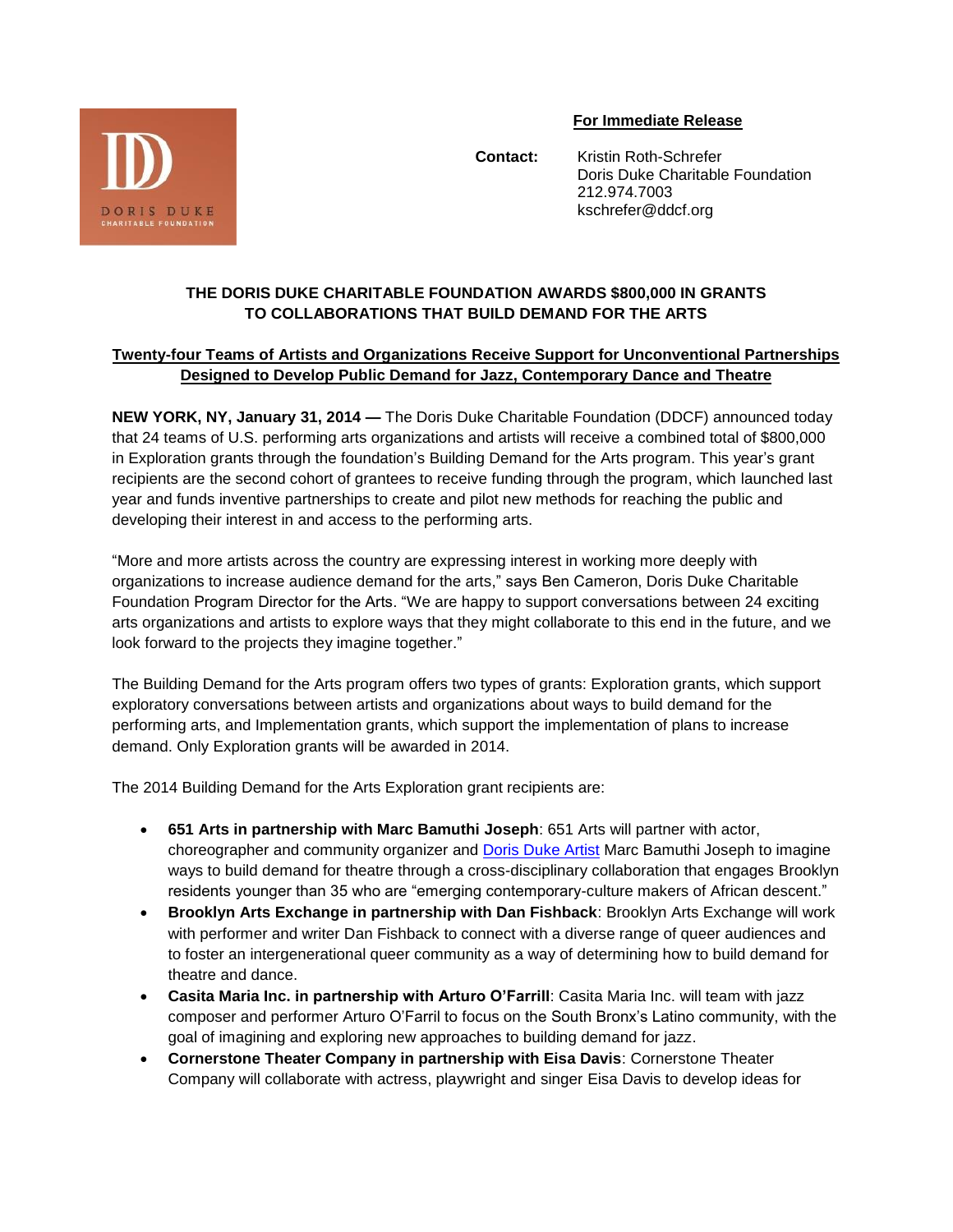building demand for theatre among teens through online engagement strategies featuring "gamification," the use of games in untraditional contexts to encourage problem solving.

- **The Dance Center of Columbia College Chicago in partnership with Jawole Zoller:** The Dance Center of Columbia College Chicago will join forces with Jawole Zoller, Artistic Director of Urban Bush Women and a [Doris Duke Artist,](http://ddpaa.org/artist/jawole-willa-jo-zollar/) to find ways to connect with jazz audiences and artists, Columbia College Chicago dance, music and theatre students and faculty as well as students and artists in other disciplines to cultivate new demand for contemporary dance and jazz music through explorations of their intersections.
- **CounterPULSE in partnership with Jodi Lomask**: CounterPULSE will partner with dancer/choreographer Jodi Lomask, founder of the Capacitor dance company, to generate ideas for building demand for dance and theatre among game developers, programmers, designers and others in the technology-driven creative industries in the San Francisco Bay Area.
- **Danspace Project in partnership with Ralph Lemon**: Danspace Project and choreographer Ralph Lemon, a [Doris Duke Artist,](http://ddpaa.org/artist/ralph-lemon/) will reach out to Millennial-generation artists, writers and curators of color and/or in the queer community to devise methods for building demand for contemporary dance.
- **East West Players in partnership with Snehal Desai**: East West Players and Snehal Desai will work together to develop new approaches for building demand for theatre among the South Asian community in Los Angeles.
- **Flea Theater in partnership with Ed Sylvanus Iskandar**: Flea Theater will collaborate with theatre director Ed Sylvanus Iskandar to work with a diverse group of mostly post-college Millennials to investigate new approaches to building demand for live theatre that focuses on the social experience, personalizing and extending outreach and engagement before and after a performance while tapping existing social networks and building new ones.
- **Illusion Theater and School in partnership with Kimberly Elise**: Illusion Theater and School and Kimberly Elise will explore ways to engage 19- to 29-year-old high school graduates who are attending one of three schools of higher education in close proximity to Illusion Theater.
- **Institute of Contemporary Art in partnership with Trajall Harrell:** Institute of Contemporary Art (ICA) and Trajall Harrell will focus on ways to build demand for contemporary dance among contemporary visual art audiences, including ICA members, patrons, visitors and staff.
- **InterAct in partnership with Rick Shiomi:** Interact will team with theatre director Rick Shiomi to imagine new approaches to building demand for theatre among Asian American artists in the greater Philadelphia area.
- **John L. Warfield Center for African and African-American Studies—University of Texas at Austin in partnership with Charles O. Anderson:** John L. Warfield Center for African and African-American Studies—University of Texas at Austin and inter-media dance maker and scholar Charles O. Anderson will engage young scholar/practitioners between the ages of 18 and 25 to imagine and explore new approaches to African Diaspora dance through the development of the Summer Institute for Contemporary and Experimental Black Performance at the university.
- **Lower Manhattan Cultural Council in partnership with Jennifer Monson:** Lower Manhattan Cultural Council (LMCC) and choreographer Jennifer Monson will test ideas for engaging socially and culturally diverse communities in Manhattan's Lower East Side, Chinatown, and Two Bridges through an interdisciplinary collaboration for LMCC's Arts East River Waterfront initiative.
- **National Jazz Museum in Harlem in partnership with Jonathan Batiste and Albert Maysles:**  National Jazz Museum in Harlem will partner with musician Jonathan Batiste and documentarian/filmmaker Albert Maysles to devise new ways to building demand for jazz among Harlem's youth and elderly.